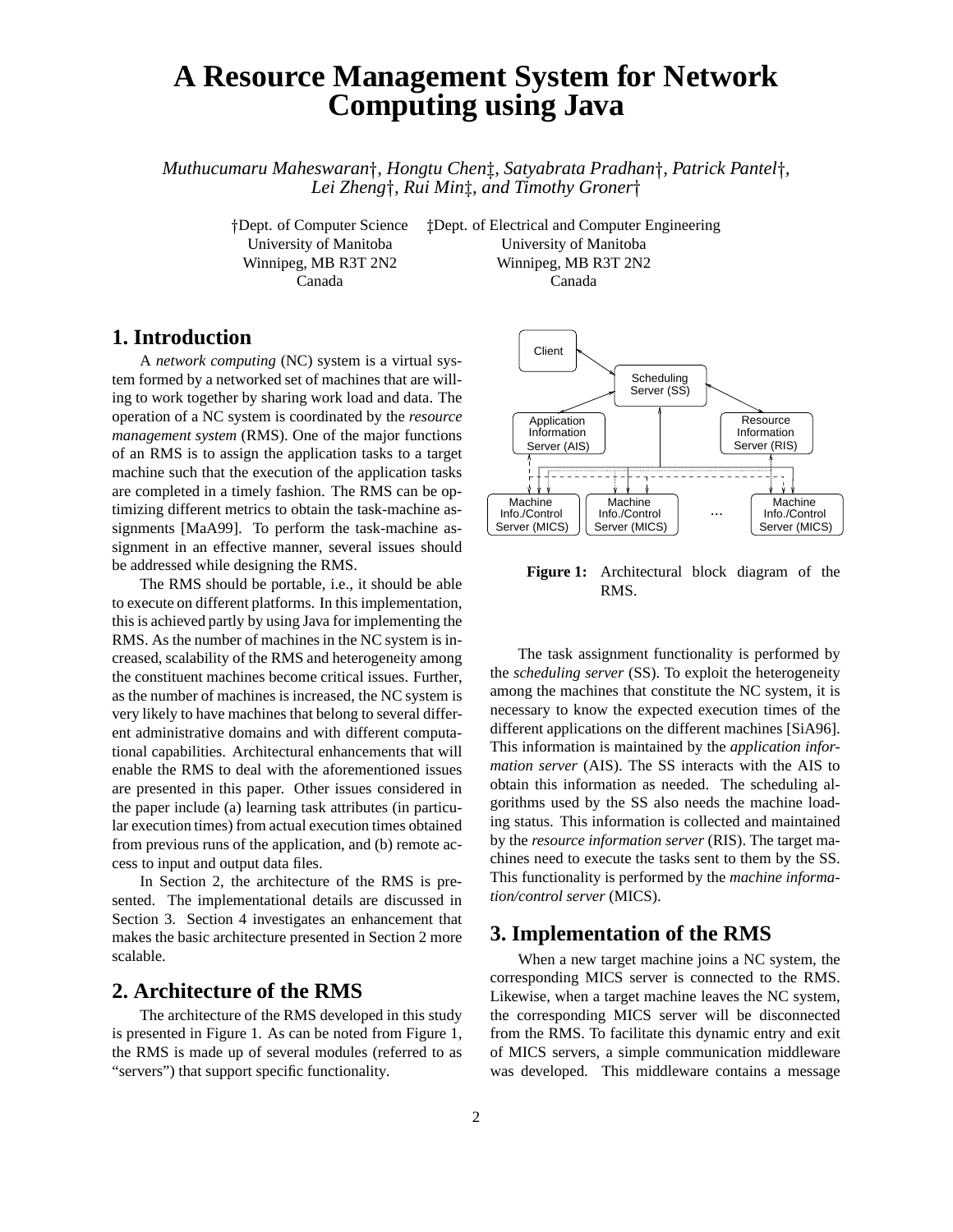router that routes packets from a source server to a destination server.

The SS server is a multi-threaded server where some threads are pre-spawned and others are spawned on demand. The multi-threading capability of Java is extensively used in the implementation of this server.

The *input buffer thread* (IBT) is responsible for checking the incoming socket from the message router. This thread adds any packets coming from the message router to the input buffer queue. Similarly, the *output buffer thread* (OBT) continuously checks the output buffer queue and sends any packet in this queue to the message router.

The packets arriving at the SS from AIS, MICS, or RIS are received by the input buffer queue. The *manager thread* (MT) is responsible for handling the packets from the different sources in an appropriate manner.

The *scheduler thread* (ST) is responsible for scheduling the jobs that are arriving from the clients onto the target machines. The ST uses a dynamic scheduling algorithm for scheduling the jobs. The operation of the ST depends on the type of the scheduling algorithm [MaA99]. A detailed explanation of ST is given below. The *client handler thread* (CHT) authenticates the client and keeps listening to the particular client it is connected for requests.

The interaction of the different threads and data structures are shown in Figure 2. The direction of data flow between two data structures is represented by an arrow. The thread which transfers the data is noted beside the arrow joining the data structures.



From AIS, MICS, or RIS

**Figure 2:** Data flow between different data structures in the scheduling server.

Because the application tasks are arriving in real time and the set of machines that constitute the NC system can change in real time a dynamic scheduling method is used for implementing the ST. The dynamic scheduling method chosen to implement the ST should be capable of exploiting the heterogeneity available among the different machines of the NC system. Existing dynamic scheduling algorithms can be categorized into two classes: on-line mode scheduling algorithm and batch mode scheduling algorithm [MaA99].

In the on-line mode, a task is scheduled onto a machine as soon as it arrives at the scheduler. In batch mode, tasks are not scheduled onto a machine as they arrive; instead they are collected into a set that is examined for scheduling at predefined times called *scheduling events.* The independent set of tasks that is considered for scheduling at a scheduling event is called a *metatask*. A meta-task can include the newly arrived tasks (i.e., the ones arriving after the last scheduling event) and the tasks that were scheduled at previous scheduling events that are yet to begin their execution. While the on-line mode algorithms consider a task for scheduling only once, batch mode algorithms consider a task for scheduling at each scheduling event until the task begins its execution.

For certain arrival and completion rates, the machines may be ready to execute a task as soon as it arrives at the scheduler [MaA99]. For such situations, it may be beneficial to use the scheduler in the on-line mode so that a task need not wait until the next scheduling event to begin its execution. If there are sufficient number of tasksto keep the machines busy in between the scheduling events and while the scheduling is computed, then batch-mode scheduling will be more appropriate. A detailed discussion of the trade-offs between the two modes are given in [MaA99].

Figure 3 shows the pseudo-code for the ST when a batch mode scheduling algorithm is used. The ST has an infinite loop with two phases: scheduling and sleeping. In the scheduling phase, the ST collects all the jobs in the job arrival queue and the jobs in the machine job queues that are yet to begin their execution into a temporary queue. For all machines other than those busy executing a task, the machine available times are set equal to the current time. For those machines where tasks are currently executing, the machine available times are set to the expected completion times of the tasks executing on the machines. The ST also obtains the resource usage information of the applications and the machine status information from the AIS and RIS, respectively. Once the information from the AIS and RIS is received, a batch mode algorithm is to compute the task-machine assignments. The tasks are then inserted into the appropriate machine job queues. After the scheduling phase is com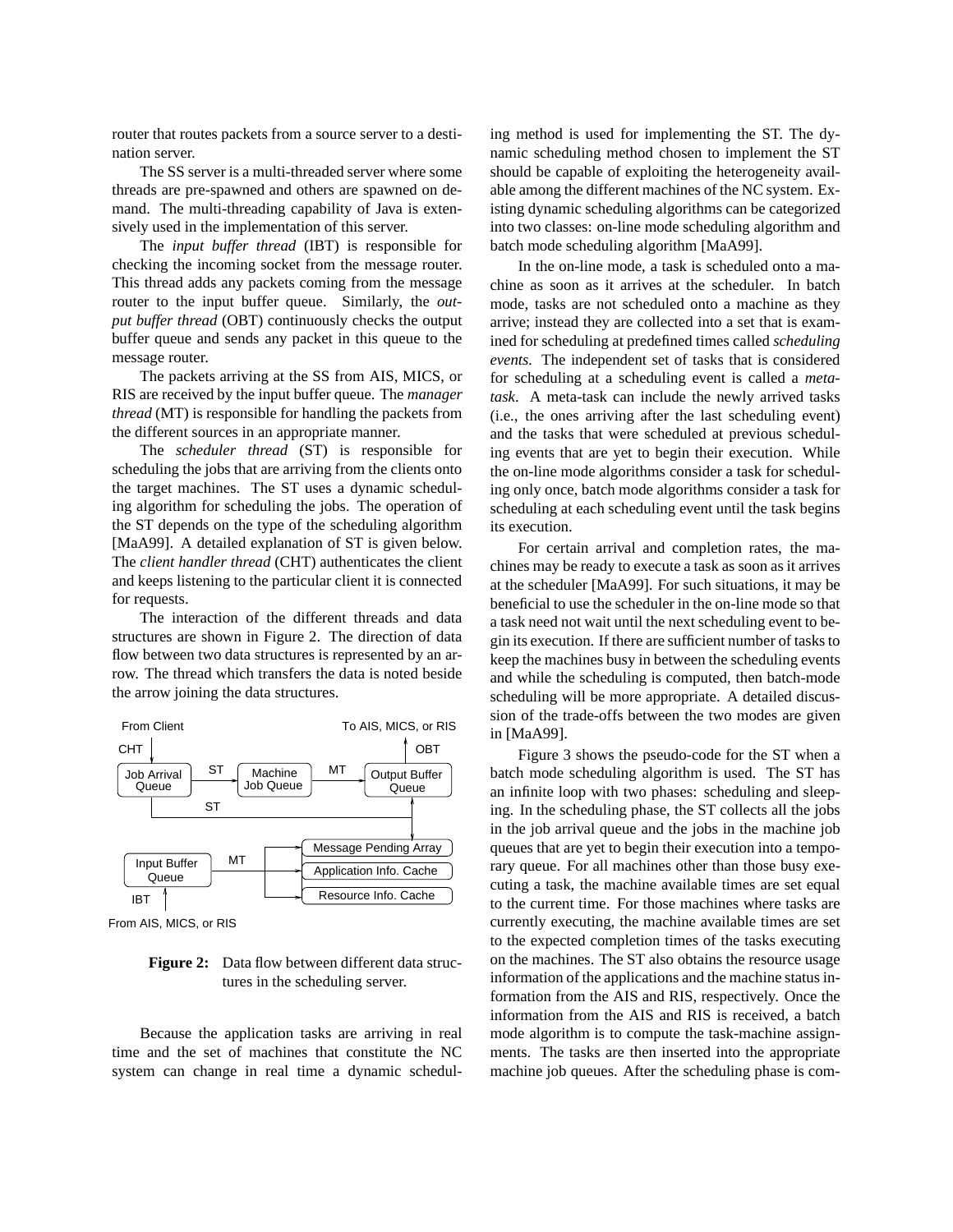pleted, the ST sleeps for a predefined time period and reenters the scheduling phase.

Figure 4 shows the pseudo-code for the ST when an on-line mode scheduling algorithm is used. The ST checks the job arrival queue for any incoming job. If the number of jobs in the job arrival queue is zero, the ST will wait on a semaphore attached with the job arrival queue. Otherwise, the ST will extract the first job in the queue and schedule it. The ST will request the job's resource usage information and the machine status information from the AIS and RIS, respectively. Once the replies from AIS and RIS arrive, an on-line scheduling algorithm will be used to determine the target machine for the job. The job will be inserted into the machine job queue that corresponds to the target machine. Then the ST will reexamine the job arrival queue for more incoming jobs.

| while (true) $\{$<br>// remove all jobs from the job arrival queue<br>// add these jobs to the temporary queue -- jobsQ<br>while (SchedulingServer.sizeofjobArrivalQ() > 0) {<br>aJob = SchedulingServer.removeJobArrivalQ();<br>jobsQ.add(aJob);                             |
|-------------------------------------------------------------------------------------------------------------------------------------------------------------------------------------------------------------------------------------------------------------------------------|
| )<br>// set the machine available time for each machine to the<br>// current time unless the machine has a job running on it.<br>// if there is a job running, then set the machine available<br>// time to the expected finishing time of the job                            |
| // remove all jobs not yet stated on the machine job queue<br>// add these jobs to the temporary queue<br>// at this point, JobsQ contains all jobs to be scheduled<br>// get the current machine load information in the scheduling<br>// Server's theMachineLoadinfo member |
| // retrieve the ETC array for this application                                                                                                                                                                                                                                |
| // use a batch mode scheduling algorithm to schedule<br>// the jobs in the JobsQ<br>// Minmin is used in this case<br>// once the target machines are determined,<br>// insert the jobs in the appropriate queues in the<br>// machine job queue                              |
| // sleep for a while before scheduling again                                                                                                                                                                                                                                  |

 $\mathcal{E}$ 

**Figure 3:** Pseudo-code of the scheduler thread for batch scheduling.

The above discussion on the on-line mode and batch mode algorithms assumed that the machines contained within the NC system are operating in a dedicated fashion. If the environment is non-dedicated, as it is in most practical settings the following heuristics can be used in computing the expected completion times of the application task on the different machines.

The application resource usage information ob-

| while(true) $\{$<br>// check the job arrival queue<br>// if there is no jobs wait on a semaphore<br>// once a job arrives the thread wakes up                    |
|------------------------------------------------------------------------------------------------------------------------------------------------------------------|
| // after waking up, remove a job from the job arrival queue<br>$curvJob = server.removeJobQueue();$<br>// schedule this job -- using MCT algorithm               |
| // get the application resource requirements from the<br>// application information cache or the AIS<br>// get the current machine status                        |
| // use the MCT algorithm to find the machine that<br>// gives the earliest completion time for this application<br>// the algorithm is scheduled on that machine |
| // insert the job in the appropriate queue in the<br>// machine job queue                                                                                        |



tained from the AIS provides the expected execution time of the task when the machine is fully dedicated to this task, i.e., if this task is not running the machine would be 100% idle for the duration of the execution. From the current machine status, the loading on the different machines can be determined. The MICS executes the application on the target machines at a lower priority than the priority of normal tasks so that the NC system would be as less intrusive as possible. Therefore, if a task is scheduled onto a machine that is only 50% idle, then the task's ETC should be multiplied by a factor of two. If the SS does not have a job running on a machine and its loading is such that the idle time is less than 10%, then the machine is considered to be busy executing jobs that do not belong the SS, i.e., the machine is executing jobs that are not submitted via the NC system. Such machines are ignored by the SS for that particular scheduling event.

Let CompletionTime (i, j) be the expected completion time of task  $i$  on machine  $j$ . Figure 5 shows the heuristic used to compute the completion times of a job on the different machines.

#### **4. Interconnecting RMSs**

In Figure 6, two RMSs are interconnected using a special client called the leasing client. The leasing client LCa connects RMS A to RMS B. Its connection to RMS A is similar to that of a client with few differences. The LCa's connection to RMS B is similar to that of a MICS server with some differences. The LCa polls the SS server of RMS A for the average machine load information. If the average machine loading returned by LCa is below a given threshold, then LCa will be treated by the